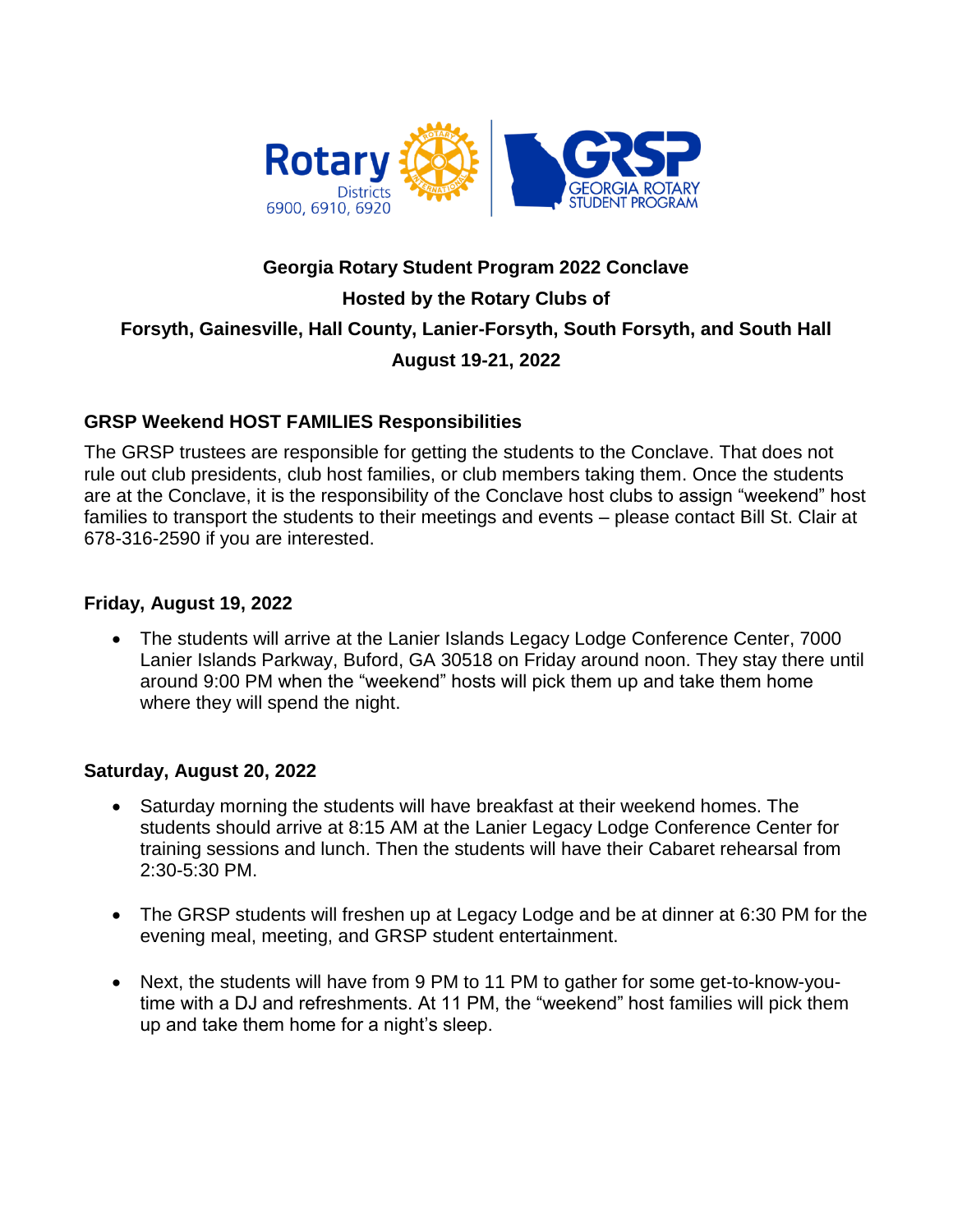## **Sunday, August 21, 2022**

 Sunday morning the students will have breakfast with their "weekend" host families before being taken to the Holiday Inn Express, 4951 Bristol Industrial Way, Buford, GA 30518 by 9 AM, for pickup by the-ones-who-brought them to the conclave. The students will then be taken to their respective colleges and universities or their club host family.

## **HOTEL Room Reservations:**

**Legacy Lodge @ Lake Lanier Islands – all Conclave meeting rooms are here**

Please note:

- **1. All reservations booked for Legacy Lodge** will require a Credit Card **to guarantee each guest room at the contracted group rate. The Daily Resort Charge is WAIVED.**
- 2. **Please let your guests know that they can book ONLINE for** only August 19-20, 2022.
- **3. For all other dates, your gues**ts must call in to book a room, **see contact numbers below**.
- 4. **Once your block of rooms reserved for GRSP have been filled, the Reservations Team may continue to sell rooms to your guests at the contracted group rate based on availability.**

**OPTIONS to book reservations: (Special Room Rate \$210 per night)**

- a. **Online Link :<https://reservations.travelclick.com/106641?groupID=3248203>**
- b. **By Phone:** Contact our Reservations Department, they may call 770-945-8787 or
- c. 678-318-2018 or toll free 1-800-840-5253.
- d. **Email:** Guests may email information for their reservations request to [reservations@lanierislands.com](mailto:reservations@lanierislands.com) . A receptionist will confirm the email. If you do not receive a response within a day, please call the phone number above.
- **Holiday In Express (off Island)**
	- o Call 678-730-5050
	- o Reference Block Group GCG (GRSP Conclave)
	- o Cost \$165/night
	- o Some suites are also available

Please make room reservations by August 1, 2022 because these rooms/room rates may not be available after that date.

**In addition to a hotel reservation for Conclave, you will need to register for the event, which includes Friday and Saturday dinners, see** Conclave Registration form on next page, which needs to be sent to District 6910 by August 1, 2022.